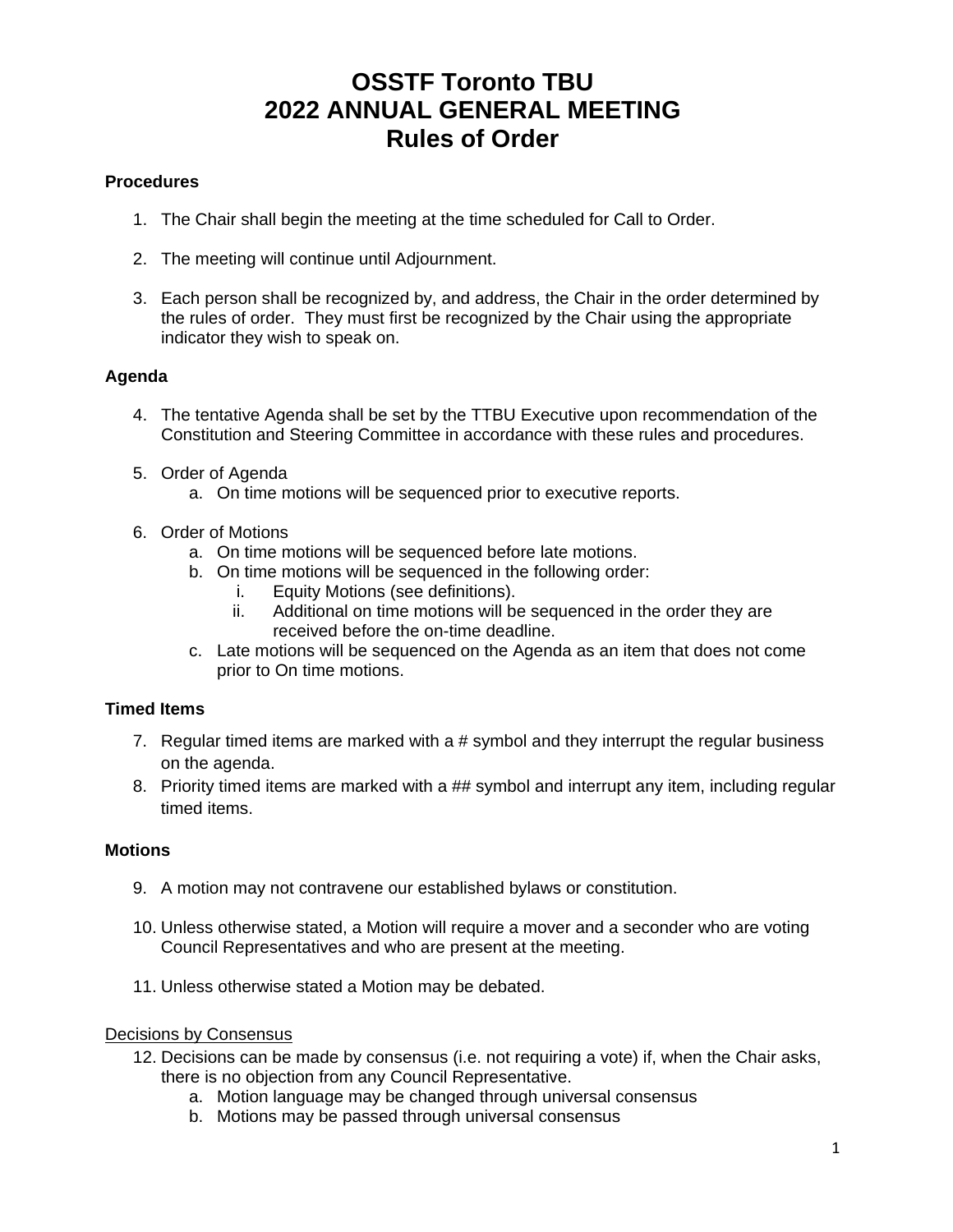## Types of Motions / Debate

13. The types of motions and ways to engage in debate that shall be used at OSSTF/FEESO meetings are set forth in the MOTIONS & ENGAGING IN DEBATE Table.

## **Debate**

- 14. No debate shall be held on a topic until there is a motion on the floor.
- 15. Prior to the vote, all main motions and amendments shall be written and presented to the Speaker or to the Motions Committee.
- 16. To hear from a variety of perspectives on a motion, there will be a rotation that includes speakers who will speak in the following order: in favour, in opposition, ask questions or move procedural motions, and then point of consideration.
- 17. The mover of a motion shall speak first to open the debate on the motion, answer questions and then shall speak once more to conclude the debate or choose to pass.
- 18. Members who wish to speak must first be recognized by the Speaker and should begin by stating their name and branch, whether they support or oppose the motion, are moving an amendment, or have other intentions.
- 19. Members shall not speak more than once to a motion unless they are the mover of a motion, are asking a question or have been asked by the Speaker to clarify part of their speech. No debate shall be allowed upon the explanation.
- 20. After a motion or an amendment has been debated, the Speaker calls the question by asking those in favour of the motion to so indicate, followed by those opposed. The Speaker then declares the motion "carried" or "defeated".

#### Interrupting Debate

- 21. A Pause indicator may be used to indicate the desire to pause the meeting. It may be used by a Member / Council Representative only when the Member:
	- a. believes the established Rules of Order are being contravened.
	- b. is experiencing an issue which is impacting their ability to participate in the meeting and within the purview of the Chair to resolve.
	- c. is experiencing an issue which requires accommodation to physically participate in the meeting.
	- d. disagrees with the ruling of the Chair and wishes to Challenge to the Chair.
	- e. has a question for the Chair about how to navigate the Rules of Order.

#### Time Limits

- 22. Speakers will have a time limit based on the indicator on which they rise.
	- a. In Favour and In Opposition shall have a 90 second limit
	- b. Ask Questions or Move Procedure Motions shall have a 60 second limit
	- c. Points of Consideration shall have a 60 second limit
	- d. A Pause Indicator shall have a 60 time limit
- 23. Timing will commence after the Member has stated their name, branch. If a member chooses to, they may state:
	- a. their pronouns
	- b. Upon their first time at the microphone, a land acknowledgement
	- c. Land acknowledgements will have a 60 second time limit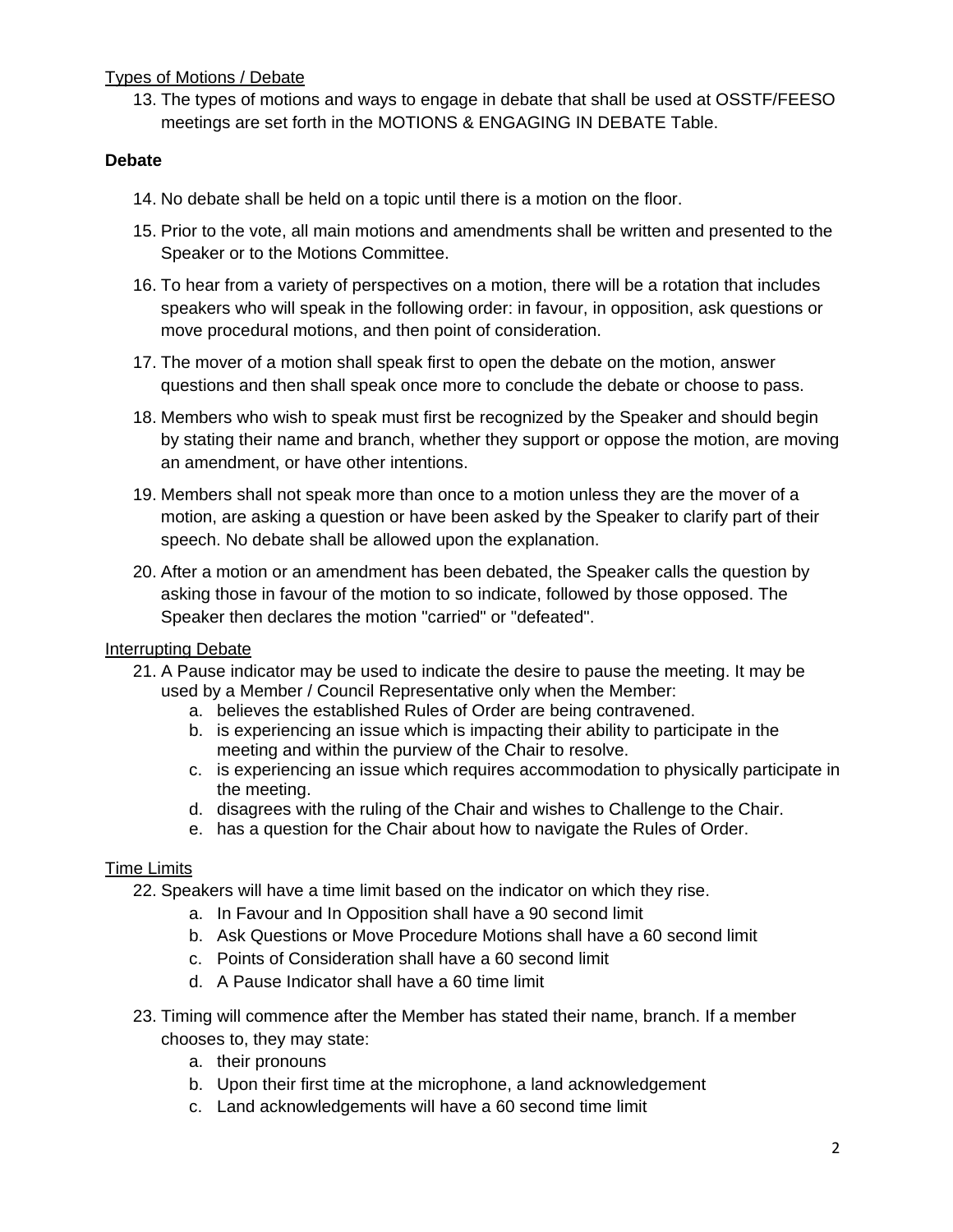#### Rules for Debate

- 24.Any Member in attendance may participate in debate.
- 25.The appropriate form must be used to submit motions. Motions must be submitted to Steering in writing prior to debate of the motion.
- 26. Only a Member can move, second, and vote on motions.
- 27.Once a Member has identified the indicator they wish to speak on they will be placed into sequence by Steering. Changing indicators changes the sequencing of speakers.

## **Voting**

#### **General**

- 28. No interruptions are permitted while the vote is in progress.
- 29. Once the order of business has been announced by the Speaker, no further action can be taken on the previous motion except for reconsideration of a motion.
- 30. When a vote has been taken electronically, the results are final once they have been announced by the Speaker.

#### Vote Results

- 31. After an electronic vote, the chair will read the following, if available:
	- a. The vote percentage In Favour and In Opposition
	- b. The number of votes in Favour and In Opposition

#### Inconclusive Vote for Votes Taken by a Show of Hands

- 32. If the Speaker is in doubt about a vote taken by a show of hands, the Speaker should immediately retake the vote as an uncounted rising vote. Any Member who is unable to rise will be accommodated.
- 33. A Member can also request an uncounted rising vote without needing a motion to do so.
- 34. If after an uncounted rising vote, the Speaker is still unable to determine the result, the Speaker should take the vote a third time as a counted rising vote.
- 35. Once the counted rising vote count tabulations are completed, the Speaker shall announce the results to the House. After the announcement of the counted rising vote, the results are final.
- 36. In voting by a show of hands (including a counted rising vote), a member has the right to change their vote up to the time their vote has been counted.
- 37. A member may vote on a rising vote count not having voted previously on the issue.
- 38. The doors should be closed, and no one should enter or leave the House while a count is being taken.

#### **Registration**

39. Members must make a reasonable attempt to register for the General Meeting by the established deadline.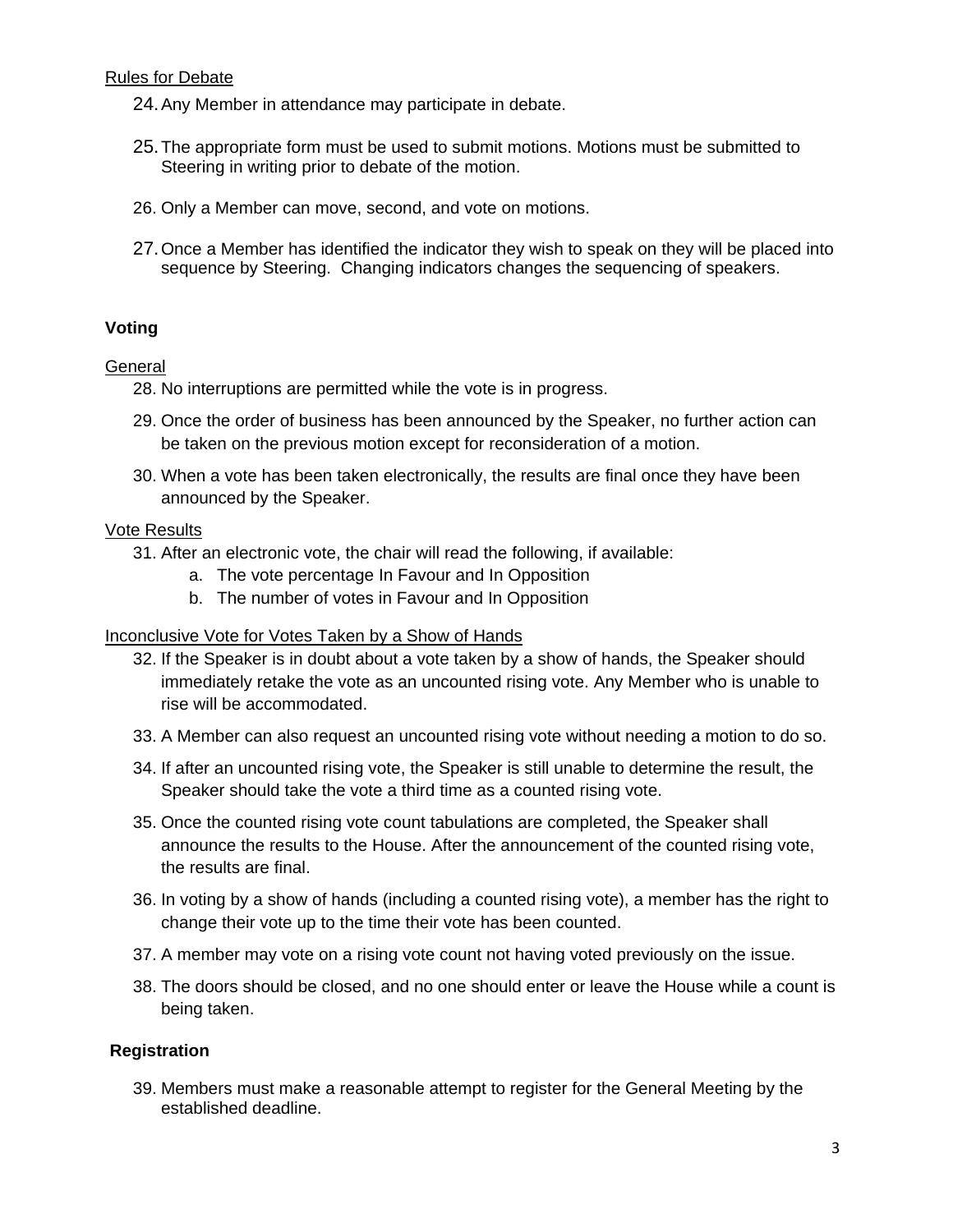- 40. Members may be asked to show ID at registration.
- 41. When required, voting cards will be distributed by the Executive Liaison to Constitution and Steering or designate, and office staff members, before the meeting. Once the meeting begins, the office staff will continue to distribute the voting cards.
- 42. TTBU voting cards are non-transferable and only valid on the day they are issued.

#### **Elections**

- 43. During elections, the office staff distribute the ballots, collect the ballots, and count the ballots; except for elections under the purview of the Elections Commission, and elections during a Virtual Meeting.
- 44. The Provincial Executive Assistant, or designate, will Chair the TTBU Council meeting for the portion of the meeting when Provincial Council elections, and AMPA elections occur.
- 45. The Chair steps down if they are running in any election being held at Council; the Chair is filled by the Provincial Executive Assistant or designate.

#### **Virtual Meetings**

- 46. Virtual meetings may be called to replace in-person meetings at the discretion of the TTBU Executive upon review of technologies available.
- 47. Registered Members will receive an email that contains the meeting access link prior to the meeting.
- 48. The link for the meeting will be posted on the OSSTF Toronto website for any TBU Member that wishes to attend as an observer. Observers may be asked by one of the meeting hosts to briefly turn on their camera for identification purposes.
- 49. Only registered Members can vote during the meeting.
- 50. Sign in for the virtual meeting will open at least twenty minutes before the meeting call to order, as listed in the agenda.
- 51. Members may be asked by one of the meeting hosts to briefly turn on their camera for identification purposes.
- 52. Virtual Members must change their screen name to be <First Name, Last Name, Branch >. Failure to do so, after two requests, will result in removal from the meeting. Attendees are encouraged to do so before logging onto the meeting.
- 53. Virtual Observers must change their screen name to be <OBS: First Name, Last Name, Branch>. Failure to do so, after two requests, will result in removal from the meeting. Attendees are encouraged to do so before logging onto the meeting.
- 54. A microphone will only be un-muted when a speaker is recognized by the Chair.
- 55. In order to vote, registered TTBU Members must have a registered account on the Provincial OSSTF website.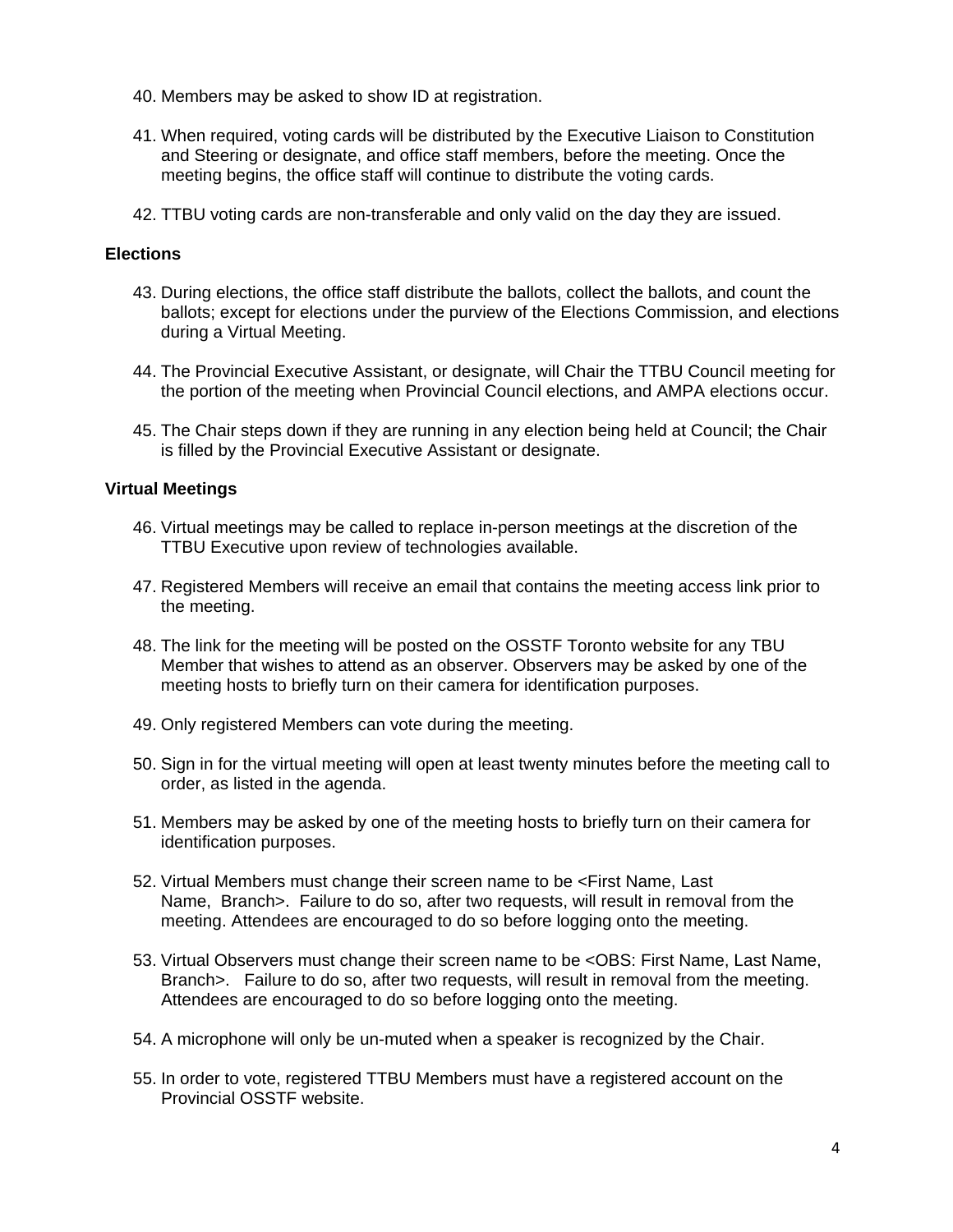- 56. All motions to the assembly, not carried through Universal Consensus, will be voted on through the OSSTF Voting Centre on the Provincial OSSTF website, when available.
	- a. Support for difficulty with the login process or for setting up an account can be accessed by contacting **Membership-Database@osstf.ca** during regular business hours.
- 57. During a virtual meeting, the Chair will indicate when voting opens, the length of time the ballot will be open, and when voting has closed.
- 58. The Steering Committee will explain the process for moving motions and participating in debate at the beginning of each virtual General meeting.

## **Authority for Procedures**

- 59. For all procedures not listed in these rules, the OSSTF/FEESO Rules of Order are the primary authority.
- 60. When the rules of order do not provide clear direction, Speakers and Steering may caucus, consult an external set of rules such as the Democratic Rules of Order and then present a ruling to the House.
- 61. The Steering Committee will record precedence set by the House which may be included in future, by amendment, into the Rules of Order.
- 62. Amendments to these Rules of Order must be provided using the correct form. They require a 2/3 vote.
	- a. If carried, the amended Rules of Order will not come into effect until the adjournment of the meeting at which they were passed.
- 63. These Rules will be reviewed on a regular basis by the Constitution and Steering Committee.
- 64. The Constitution and Steering Committee may edit this document for grammar and clarity.

## **Professional Conduct**

- 65. Members and observers shall adhere to the principles of OSSTF/FEESO meeting conduct by following the rules of order approved by the House, listening to one another, only speaking when first recognized by the Speaker, directing all comments and questions through the Speaker, refraining from using profanity and may criticize an idea but never a fellow Member, including naming other Members and/or speculating on their motives. Breaches of OSSTF/FEESO meeting conduct shall be dealt with in the following order:
	- a. The Speaker will call the House to order and remind Members of meeting conduct.
	- b. The Speaker will call the Member to order and ask for either an apology or a withdrawal of the objectionable action or statement.
	- c. After the Speaker has named a Member, the objectionable action or disorderly words used by the Member shall be recorded in the Minutes and the Speaker can order one of the following penalties for removal: for a short break, the remainder of the day, the remainder of the meeting.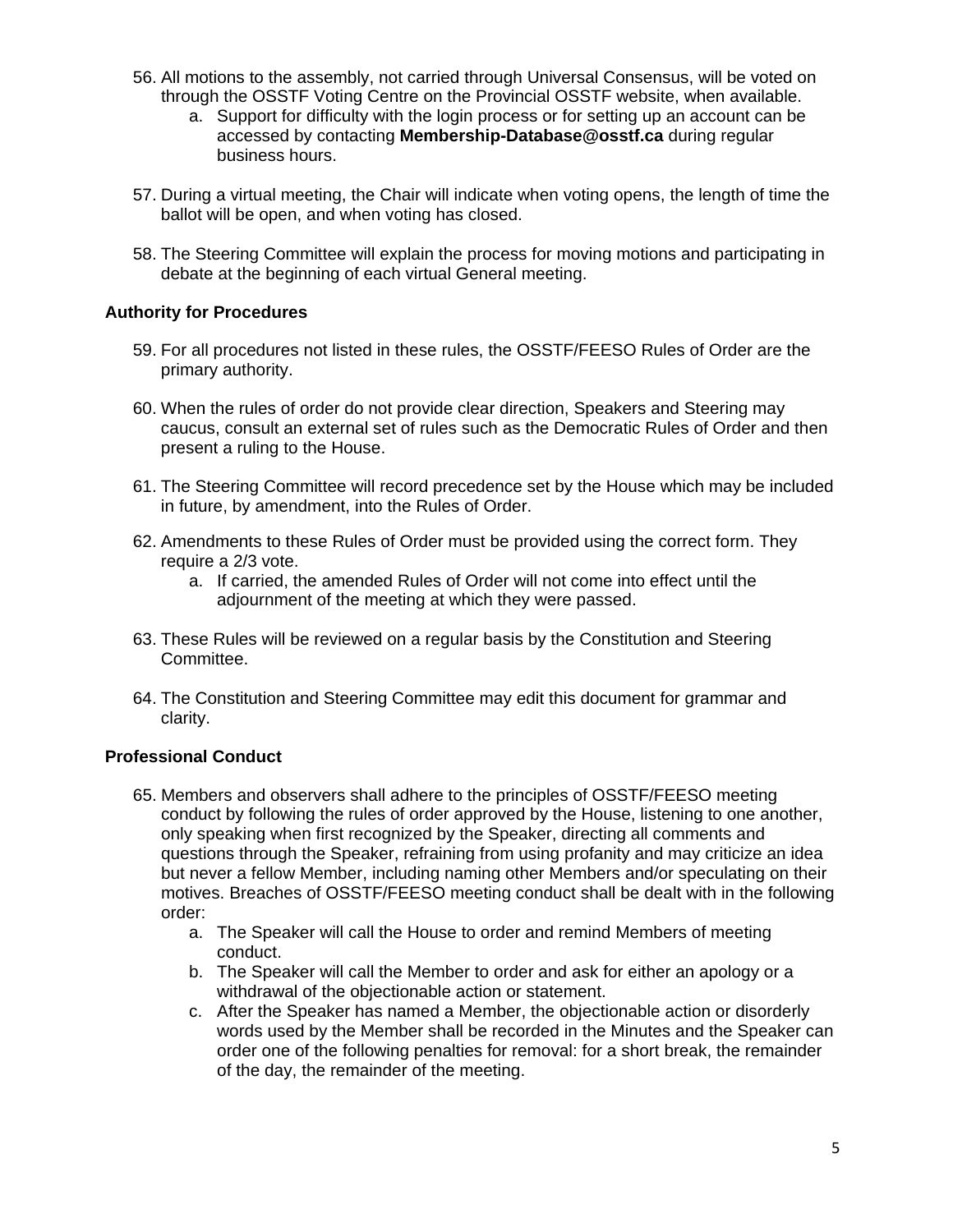d. Any further interruption will result in a complaint being filed with Judicial Council which could result in the Member becoming eligible to attend future provincial events.

#### **Definitions**

- 66. "Equity Motion" shall mean a motion concerned with issues that primarily impact groups defined by the Protected Grounds under the [Ontario Human Rights code,](http://www.ohrc.on.ca/en/ontario-human-rights-code) and Adult Day School Teachers as an equity seeking group.
- 67. Motions will be classified as the following
	- a. BYL Bylaw motions
	- b. CON Constitution motions
	- c. MAC Miscellaneous Action Motions
	- d. POL Policy motions
	- e. PROC Procedural motions
- 68. "Policy motions" shall mean any stand or position taken by OSSTF Toronto TBU in accordance with its Bylaws on matters beyond its internal legislative power.
- 69. "Bylaw motions" shall mean any stand or position taken by OSSTF Toronto TTBU that impacts the standing rules governing the membership of OSSTF Toronto TBU on matters entirely within the control of OSSTF Toronto TBU.
- 70. "Miscellaneous action motion" shall mean any stand or position taken by OSSTF Toronto TBU that is within the internal legislative power of OSSTF Toronto TBU.
- 71. "On time motions" shall mean motions that were submitted to the Administrative Assistant, with responsibilities for Council **(mleblanc@osstftoronto.ca)** by the established deadline.
- 72. "Late motions" shall mean any BYL, CON, MAC, or POL motion that is not considered an "On time motion".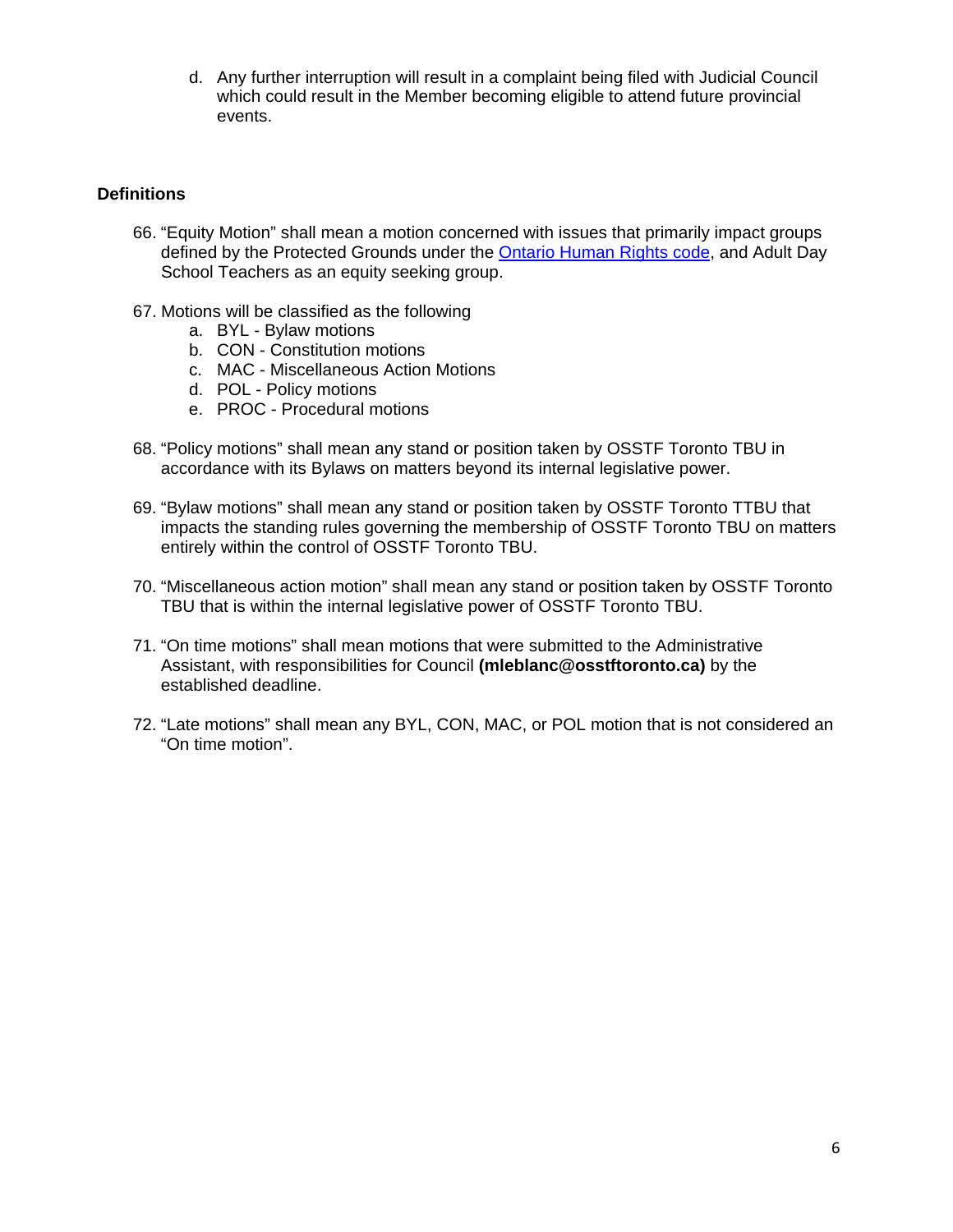# **MOTIONS & ENGAGING IN DEBATE Table**

- Except for \* motions in the table below, each motion requires a mover and a seconder.
- Motions are amendable and/or debatable unless specifically stated in the chart.

| <b>Classification</b>                               | <b>Characteristics</b>                                                                                                                                                                                                                                                                                                                                                                                                                                                                                                                                                                                                                                                                                                                                        | <b>Vote Count</b>                                                                                                       |  |  |
|-----------------------------------------------------|---------------------------------------------------------------------------------------------------------------------------------------------------------------------------------------------------------------------------------------------------------------------------------------------------------------------------------------------------------------------------------------------------------------------------------------------------------------------------------------------------------------------------------------------------------------------------------------------------------------------------------------------------------------------------------------------------------------------------------------------------------------|-------------------------------------------------------------------------------------------------------------------------|--|--|
| A) Main (motion is debated using rotational system) |                                                                                                                                                                                                                                                                                                                                                                                                                                                                                                                                                                                                                                                                                                                                                               |                                                                                                                         |  |  |
| <b>Main motion</b>                                  | 1. A main motion presents new business. It can be a change in constitutional language or an<br>action.<br>2. It is made when no motion is on the Floor.<br>The vote count may differ depending on the content of the motion.<br>3.                                                                                                                                                                                                                                                                                                                                                                                                                                                                                                                            | Vote count is<br>dependent on the<br>type of motion and<br>whether the motion<br>is on time, late or<br>from the Floor. |  |  |
|                                                     | B) Motions that can act upon the main motion (in rotation and does not interrupt debate)                                                                                                                                                                                                                                                                                                                                                                                                                                                                                                                                                                                                                                                                      |                                                                                                                         |  |  |
| Amend                                               | 1. This motion is used to make changes to the main motion on the Floor.<br>2. It is made when the main motion is on the Floor.<br>3. An amendment must not change the intent or topic of the original motion.<br>4. Once a main motion has been moved, a Member can ask for an amendment.<br>5. Amending by Deletion (removing words)<br>6. Amending by Insertion (adding words)<br>7. Amending by Deletion and Insertion<br>8. Amending by Substitution (multiple changes that require completing substituting for clarity)<br>9. An amendment itself can be amended only once.<br>10. If the amendment passes, the Speaker shall return to the main motion as amended.<br>11. If the amendment fails, the Speaker shall return to the original main motion. | 1/2                                                                                                                     |  |  |
|                                                     | C) Procedural motions (in rotation and does not interrupt debate)                                                                                                                                                                                                                                                                                                                                                                                                                                                                                                                                                                                                                                                                                             |                                                                                                                         |  |  |
| <b>Bloc-ing</b><br>Pull from the<br><b>Bloc</b>     | 1. This motion is used to consider multiple motions on a similar topic together.<br>2. It requires a motion to bloc and a motion to approve the bloc.<br>3. While the initial motion to bloc is a majority vote count, the vote count for the motion to<br>approve the bloc is based on highest vote count of the motions contained in the bloc++<br>4. When motions are sequenced in a bloc, a Member can request to have a specific motion(s)<br>removed. This does not require a motion and the pulled motions will be dealt with in the<br>order they were removed.                                                                                                                                                                                       | $1/2$ or more                                                                                                           |  |  |
| <b>Call the</b><br>question                         | 1. This motion is used when a Member would like to end debate and move immediately to a<br>vote on the motion that is currently on the Floor.<br>2. It is made when the main motion is on the Floor.<br>3. Call the question is not debatable and the Speaker will go immediately to the vote.<br>4. If this motion passes, the House moves immediately to the vote on the motion on the Floor.<br>5. If the motion fails, the House continues to debate the motion on the Floor.<br>6. This motion can only be used when at minimum 2 speakers for and against the original<br>motion have been heard or debate has been exhausted                                                                                                                           | 2/3                                                                                                                     |  |  |
| <b>Committee of</b><br>the Whole                    | 1. This motion is used if the House would like to discuss a topic informally with no motion on<br>the Floor.<br>2. This motion can be applied either when there is a motion on the Floor or when there is no<br>motion on the Floor.<br>3. The motion must clearly state the topic to be discussed, a time limit which cannot be<br>extended and speaking time limits if any.<br>4. When the time has been exhausted, the House will rise from Committee of the Whole.                                                                                                                                                                                                                                                                                        | 1/2                                                                                                                     |  |  |
| <b>Executive</b><br><b>Session</b>                  | 1. This motion is used when discussion must be kept confidential to those in attendance.<br>2. This motion can be applied either when there is a motion on the Floor or when there is no<br>motion on the Floor.<br>3. Executive session requires a motion to move into Executive Session and another motion to<br>move out of Executive Session and to report on the Executive Session.<br>4. Any motion voted upon in Executive Session which requires public action needs to be<br>included in the report that is given to move out of Executive Session.                                                                                                                                                                                                  | 1/2                                                                                                                     |  |  |
| <b>Postpone</b>                                     | 1. This motion postpones the motion of the floor to a specific future date or time.<br>2. This motion can be used before or once the main motion being postponed has hit the floor.<br>3. It is debatable and amendable.                                                                                                                                                                                                                                                                                                                                                                                                                                                                                                                                      | 1/2                                                                                                                     |  |  |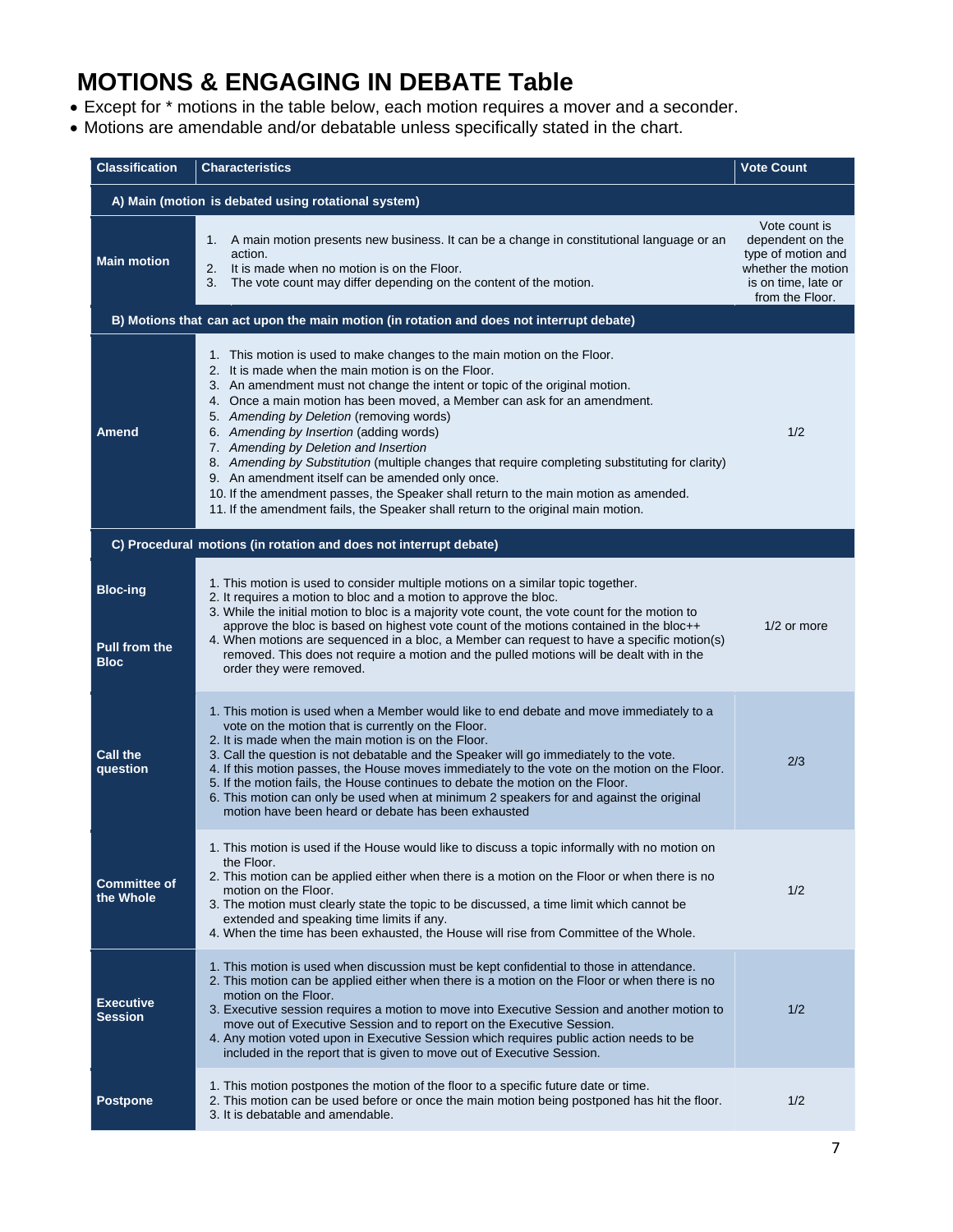| Receive,<br><b>Endorse or</b><br>Adopt                                 | There are several ways to deal with reports.<br>1. When the Speaker calls for a report, it is considered received; no motion is required.<br>2. A member may move a motion to adopt which has the effect of approving every word in the<br>report. A motion is required.<br>3. A member may move a motion to endorse which has the effect of approving the general<br>directions of the report without adopting all the recommendations. A motion is required.                                                                                                                                                                                                                                            | 1/2<br>1/2 |  |
|------------------------------------------------------------------------|-----------------------------------------------------------------------------------------------------------------------------------------------------------------------------------------------------------------------------------------------------------------------------------------------------------------------------------------------------------------------------------------------------------------------------------------------------------------------------------------------------------------------------------------------------------------------------------------------------------------------------------------------------------------------------------------------------------|------------|--|
| <b>Recess or</b><br>adjourn                                            | 1. A motion to recess is used to set a short break.<br>2. A motion to adjourn is used to either end a meeting or to end a meeting and set a new time<br>for it to be completed. It must be set prior to the start of the next meeting of the same body.<br>3. These motions are amendable, debatable and can be moved as either a main motion or<br>when another motion is on the floor.                                                                                                                                                                                                                                                                                                                  | 1/2        |  |
| Refer                                                                  | 1. This motion is used when a Member would like to refer the motion to another body for<br>further consideration.<br>2. Debate is centered on the merits of the referral and not the main motion itself.<br>3. This motion can be applied to a main motion before it is brought before the House or once it<br>becomes the main motion on the Floor.<br>4. When a motion is referred, the wording should include where the motion is being sent,<br>instructions for the receiving body and when the receiving body will report back.                                                                                                                                                                     | 1/2        |  |
|                                                                        | D) Motions that Bring Something Back in front of the House (in rotation and does not interrupt debate)                                                                                                                                                                                                                                                                                                                                                                                                                                                                                                                                                                                                    |            |  |
| <b>Reconsider</b>                                                      | 1. This motion is used when a Member would like to bring a motion back before the<br>House. The mover must have voted on the prevailing side of the motion being<br>reconsidered. It is made when no motion is on the Floor.<br>2. The motion is non-debatable.<br>3. A motion to reconsidered can be applied only once to a motion.                                                                                                                                                                                                                                                                                                                                                                      | 1/2        |  |
| Amend<br>something<br><b>Previously</b><br>adopted                     | 1. This motion is used to make a change to a motion already adopted. For example, to change<br>the agenda, the sequencing sheet or the time at which to adjourn.                                                                                                                                                                                                                                                                                                                                                                                                                                                                                                                                          | 2/3        |  |
| E) Requests to the Speaker (in rotation and does not interrupt debate) |                                                                                                                                                                                                                                                                                                                                                                                                                                                                                                                                                                                                                                                                                                           |            |  |
| <b>Divide the</b><br>question*                                         | 1. If a motion can be divided and each portion stand alone, a Member can request a division of<br>the motion and the Speaker will instruct Steering to separate the motion. Each portion then<br>becomes a separate motion.<br>2. This request does not need a mover or a seconder.                                                                                                                                                                                                                                                                                                                                                                                                                       |            |  |
| Point of<br><b>Consideration</b>                                       | 1. A Member can make a statement through an equity, anti-racism and/or anti-oppression lens.<br>2. A Member can make a statement that relates to the integrity, rights, or privileges of an<br>individual or the assembly collectively.<br>3. Points of Consideration are not used to speak in favour or in opposition to the motion on the<br>Floor.                                                                                                                                                                                                                                                                                                                                                     |            |  |
| <b>Questions</b>                                                       | 1. A Member can ask a question to the mover through the Speaker.<br>2. A Member can ask the Speaker a question about parliamentary procedure or the effect of a<br>motion.                                                                                                                                                                                                                                                                                                                                                                                                                                                                                                                                |            |  |
| F) Requests to the Speaker that interrupt debate                       |                                                                                                                                                                                                                                                                                                                                                                                                                                                                                                                                                                                                                                                                                                           |            |  |
| Question<br>and/or Point of<br>Order                                   | 1. If a Member is concerned the House is not following the Agenda and/or Sequencing Sheet,<br>they can request clarification from the Speaker.<br>2. A Member can ask for a standing vote count before the next motion is moved and seconded.<br>3. A Member can ask a question of whether a motion is in order or not.<br>Note: A motion is considered out of order if:<br>1. it is contrary or redundant to an existing article, bylaw, policy or procedure<br>2. it refers to an article, bylaw, policy or procedure that does not exist<br>3. it is the same or similar to a motion already dealt with by the assembly or,<br>4. if it is an amendment, it would change the intent too significantly. | 1/2        |  |